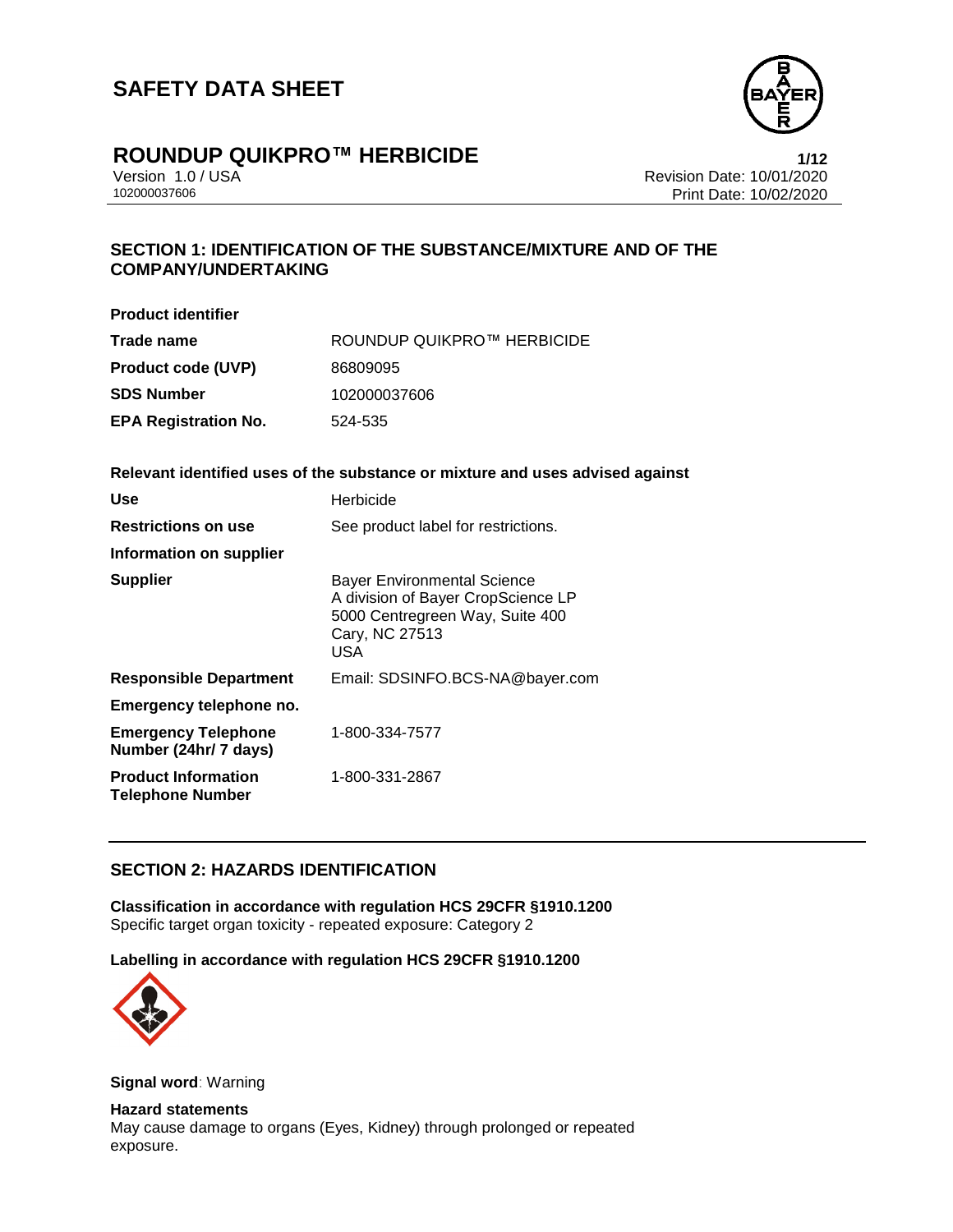

# **ROUNDUP QUIKPRO™ HERBICIDE**<br>Version 1.0 / USA *Premises* Revision Date: 10/01/2020

Version 1.0 / USA Revision Date: 10/01/2020 Print Date: 10/02/2020

### **Precautionary statements**

Do not breathe dust. Get medical advice/ attention if you feel unwell. Dispose of contents/container in accordance with local regulation.

# **Hazards Not Otherwise Classified (HNOC)**

No physical hazards not otherwise classified. No health hazards not otherwise classified.

# **SECTION 3: COMPOSITION/INFORMATION ON INGREDIENTS**

| <b>Hazardous Component Name</b> | CAS-No.     | <b>Concentration % by weight</b> |
|---------------------------------|-------------|----------------------------------|
| Ammonium salt of glyphosate     | 114370-14-8 | 73.3                             |
| Diquat dibromide                | $85-00-7$   | 2.9                              |
| Polyether modified trisiloxane  | 134180-76-0 | 14.1                             |

# **SECTION 4: FIRST AID MEASURES**

#### **Description of first aid measures**

| <b>General advice</b>                                                      | When possible, have the product container or label with you when<br>calling a poison control center or doctor or going for treatment.                                                                                                                                                                     |  |
|----------------------------------------------------------------------------|-----------------------------------------------------------------------------------------------------------------------------------------------------------------------------------------------------------------------------------------------------------------------------------------------------------|--|
| <b>Inhalation</b>                                                          | Move to fresh air. If person is not breathing, call 911 or an ambulance,<br>then give artificial respiration, preferably mouth-to-mouth if possible.<br>Call a physician or poison control center immediately.                                                                                            |  |
| <b>Skin contact</b>                                                        | Wash off immediately with plenty of water for at least 15 minutes. Take<br>off contaminated clothing and shoes immediately. Call a physician or<br>poison control center immediately.                                                                                                                     |  |
| Eye contact                                                                | Hold eye open and rinse slowly and gently with water for 15-20<br>minutes. Remove contact lenses, if present, after the first 5 minutes,<br>then continue rinsing eye. Call a physician or poison control center<br>immediately.                                                                          |  |
| Ingestion                                                                  | Call a physician or poison control center immediately. Rinse out mouth<br>and give water in small sips to drink. DO NOT induce vomiting unless<br>directed to do so by a physician or poison control center. Never give<br>anything by mouth to an unconscious person. Do not leave victim<br>unattended. |  |
| Most important symptoms and effects, both acute and delayed                |                                                                                                                                                                                                                                                                                                           |  |
| <b>Symptoms</b>                                                            | To date no symptoms are known.                                                                                                                                                                                                                                                                            |  |
| Indication of any immediate medical attention and special treatment needed |                                                                                                                                                                                                                                                                                                           |  |
| <b>Risks</b>                                                               | This product is not a cholinesterase inhibitor.                                                                                                                                                                                                                                                           |  |
| <b>Treatment</b>                                                           | Treatment with atropine and oximes is not indicated. Appropriate<br>supportive and symptomatic treatment as indicated by the patient's<br>condition is recommended.                                                                                                                                       |  |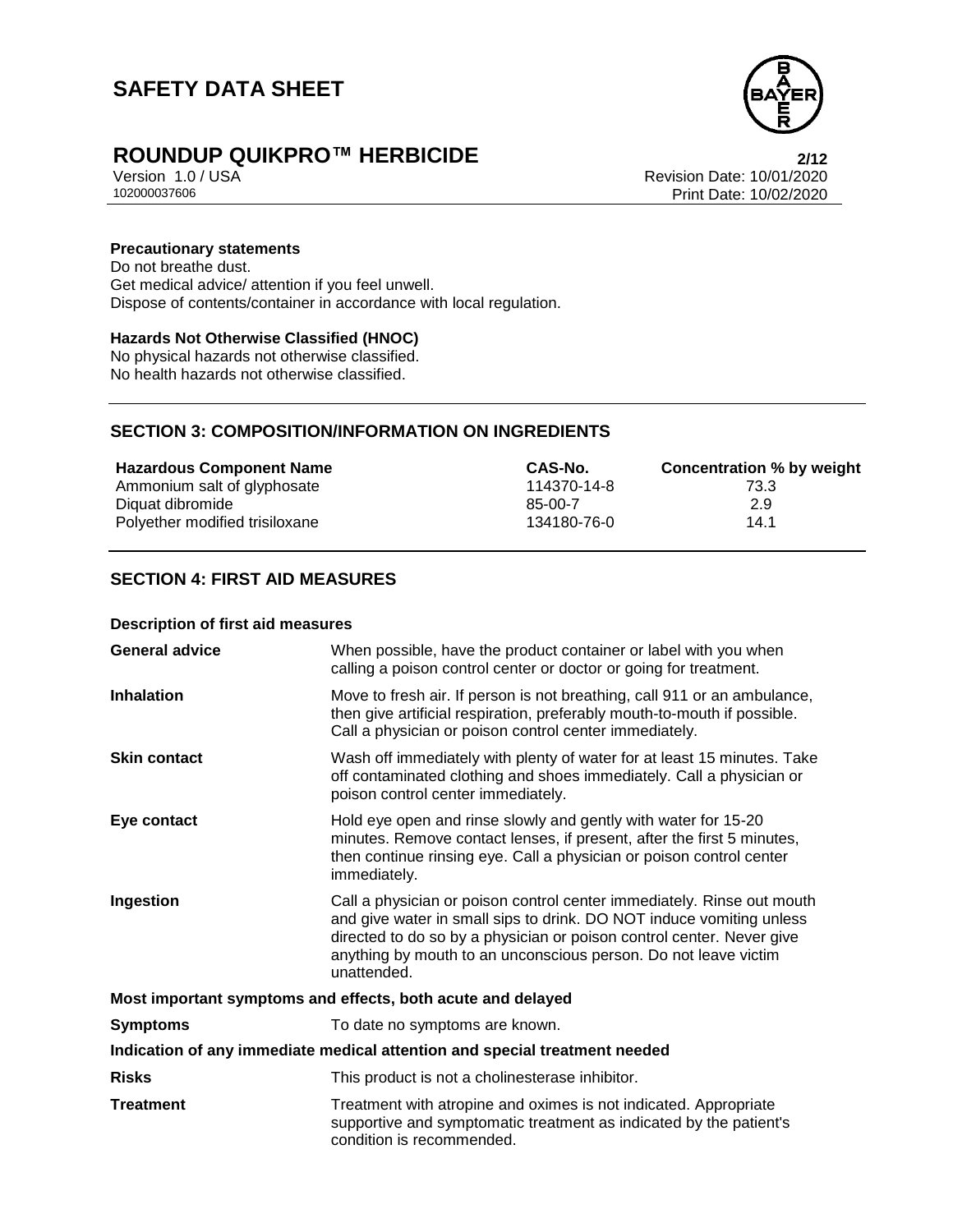

# **ROUNDUP QUIKPRO™ HERBICIDE**<br>Version 1.0 / USA **biased and the Case of the County of the Section Date: 10/01/2020**

Version 1.0 / USA Revision Date: 10/01/2020<br>102000037606 Print Date: 10/02/2020 Print Date: 10/02/2020

# **SECTION 5: FIREFIGHTING MEASURES**

| Use water spray, alcohol-resistant foam, dry chemical or carbon<br>dioxide.                                                                                                                                                            |
|----------------------------------------------------------------------------------------------------------------------------------------------------------------------------------------------------------------------------------------|
| High volume water jet                                                                                                                                                                                                                  |
| In the event of fire the following may be released:, Carbon monoxide<br>(CO), Carbon dioxide (CO2), Nitrogen oxides (NOx), Oxides of<br>phosphorus                                                                                     |
|                                                                                                                                                                                                                                        |
| In the event of fire and/or explosion do not breathe fumes. Firefighters<br>should wear NIOSH approved self-contained breathing apparatus and<br>full protective clothing. Equipment should be thoroughly<br>decontaminated after use. |
| Keep out of smoke. Fight fire from upwind position. Cool closed<br>containers exposed to fire with water spray. Do not allow run-off from<br>fire fighting to enter drains or water courses.                                           |
| Not applicable                                                                                                                                                                                                                         |
| No data available                                                                                                                                                                                                                      |
| Not applicable                                                                                                                                                                                                                         |
| Not applicable                                                                                                                                                                                                                         |
| Not explosive                                                                                                                                                                                                                          |
|                                                                                                                                                                                                                                        |

# **SECTION 6: ACCIDENTAL RELEASE MEASURES**

# **Personal precautions, protective equipment and emergency procedures Precautions** Use personal protective equipment. Keep unauthorized people away. Avoid contact with spilled product or contaminated surfaces.

# **Methods and materials for containment and cleaning up**

| Methods for cleaning up  | Soak up with inert absorbent material (e.g. sand, silica gel, acid<br>binder, universal binder, sawdust). Collect and transfer the product<br>into a properly labelled and tightly closed container. Keep in suitable,<br>closed containers for disposal. Clean contaminated floors and objects<br>thoroughly, observing environmental regulations. |
|--------------------------|-----------------------------------------------------------------------------------------------------------------------------------------------------------------------------------------------------------------------------------------------------------------------------------------------------------------------------------------------------|
| <b>Additional advice</b> | Use personal protective equipment. If the product is accidentally<br>spilled, do not allow to enter soil, waterways or waste water canal. Do<br>not allow product to contact non-target plants.                                                                                                                                                     |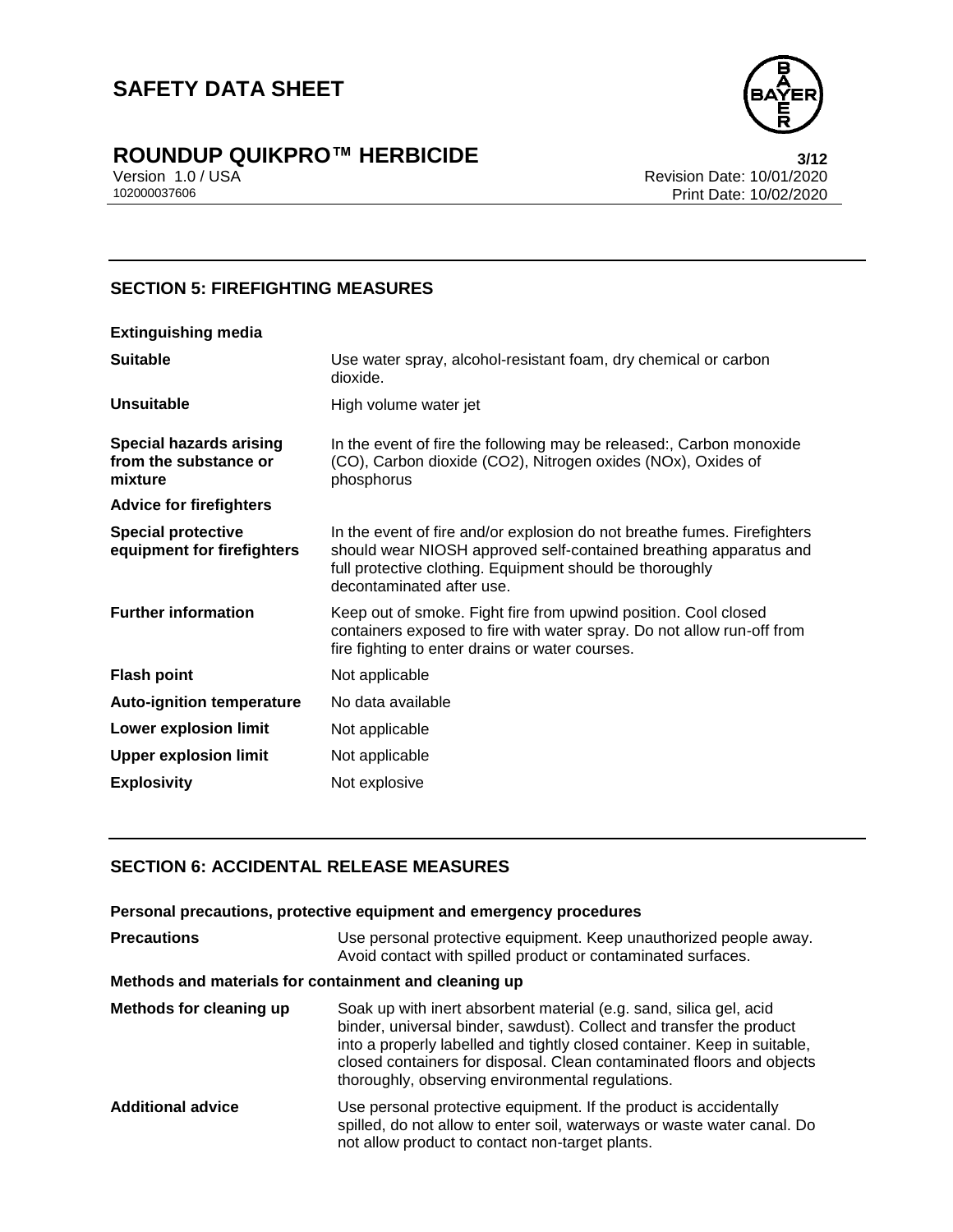

# **ROUNDUP QUIKPRO™ HERBICIDE**<br>Version 1.0 / USA *4/12*<br>Revision Date: 10/01/2020

Version 1.0 / USA Revision Date: 10/01/2020 Print Date: 10/02/2020

**Reference to other sections** Information regarding safe handling, see section 7. Information regarding personal protective equipment, see section 8. Information regarding waste disposal, see section 13.

# **SECTION 7: HANDLING AND STORAGE**

#### **Precautions for safe handling**

| Advice on safe handling                                      | Avoid contact with skin, eyes and clothing. Ensure adequate ventilation.                                                                                                                                                                                                                                                                                                                                                                                                                                                                                                                                          |  |  |
|--------------------------------------------------------------|-------------------------------------------------------------------------------------------------------------------------------------------------------------------------------------------------------------------------------------------------------------------------------------------------------------------------------------------------------------------------------------------------------------------------------------------------------------------------------------------------------------------------------------------------------------------------------------------------------------------|--|--|
| <b>Hygiene measures</b>                                      | Wash hands thoroughly with soap and water after handling and before<br>eating, drinking, chewing gum, using tobacco, using the toilet or<br>applying cosmetics.<br>Remove Personal Protective Equipment (PPE) immediately after<br>handling this product. Remove soiled clothing immediately and clean<br>thoroughly before using again. Wash thoroughly and put on clean<br>clothing. Keep working clothes separately. Garments that cannot be<br>cleaned must be destroyed (burnt).                                                                                                                             |  |  |
| Conditions for safe storage, including any incompatibilities |                                                                                                                                                                                                                                                                                                                                                                                                                                                                                                                                                                                                                   |  |  |
| <b>Requirements for storage</b><br>areas and containers      | Store in original container. Store in a cool, dry place and in such a<br>manner as to prevent cross contamination with other crop protection<br>products, fertilizers, food, and feed. Store in a place accessible by<br>authorized persons only. Reacts with galvanised steel or unlined mild<br>steel to produce hydrogen, a highly flammable gas that could explode.<br>Protect from freezing. Partial crystallization may occur on prolonged<br>storage below the minimum storage temperature. Freezing will affect the<br>physical condition but will not damage the material. Thaw and mix<br>before using. |  |  |
| Advice on common storage                                     | Keep away from food, drink and animal feedingstuffs.                                                                                                                                                                                                                                                                                                                                                                                                                                                                                                                                                              |  |  |

# **SECTION 8: EXPOSURE CONTROLS/PERSONAL PROTECTION**

# **Control parameters**

| <b>Components</b>      | CAS-No. | <b>Control parameters</b>         | <b>Update</b> | <b>Basis</b> |
|------------------------|---------|-----------------------------------|---------------|--------------|
| Diquat dibromide       | 85-00-7 | $0.5$ mg/m $3$<br>(TWA)           | 03 2014       | <b>ACGIH</b> |
| (Inhalable fraction.)  |         |                                   |               |              |
| Diquat dibromide       | 85-00-7 | $0.1$ mg/m $3$<br>(TWA)           | 03 2014       | <b>ACGIH</b> |
| (Respirable fraction.) |         |                                   |               |              |
| Diquat dibromide       | 85-00-7 | $0.5$ mg/m $3$<br>(REL)           | 2010          | <b>NIOSH</b> |
| Diquat dibromide       | 85-00-7 | $0.5$ mg/m $3$<br>(TWA)           | 06 2008       | TN OEL       |
| Diquat dibromide       | 85-00-7 | $0.5 \text{ mg/m}$ 3<br>(TWA PEL) | 08 2010       | US CA OEL    |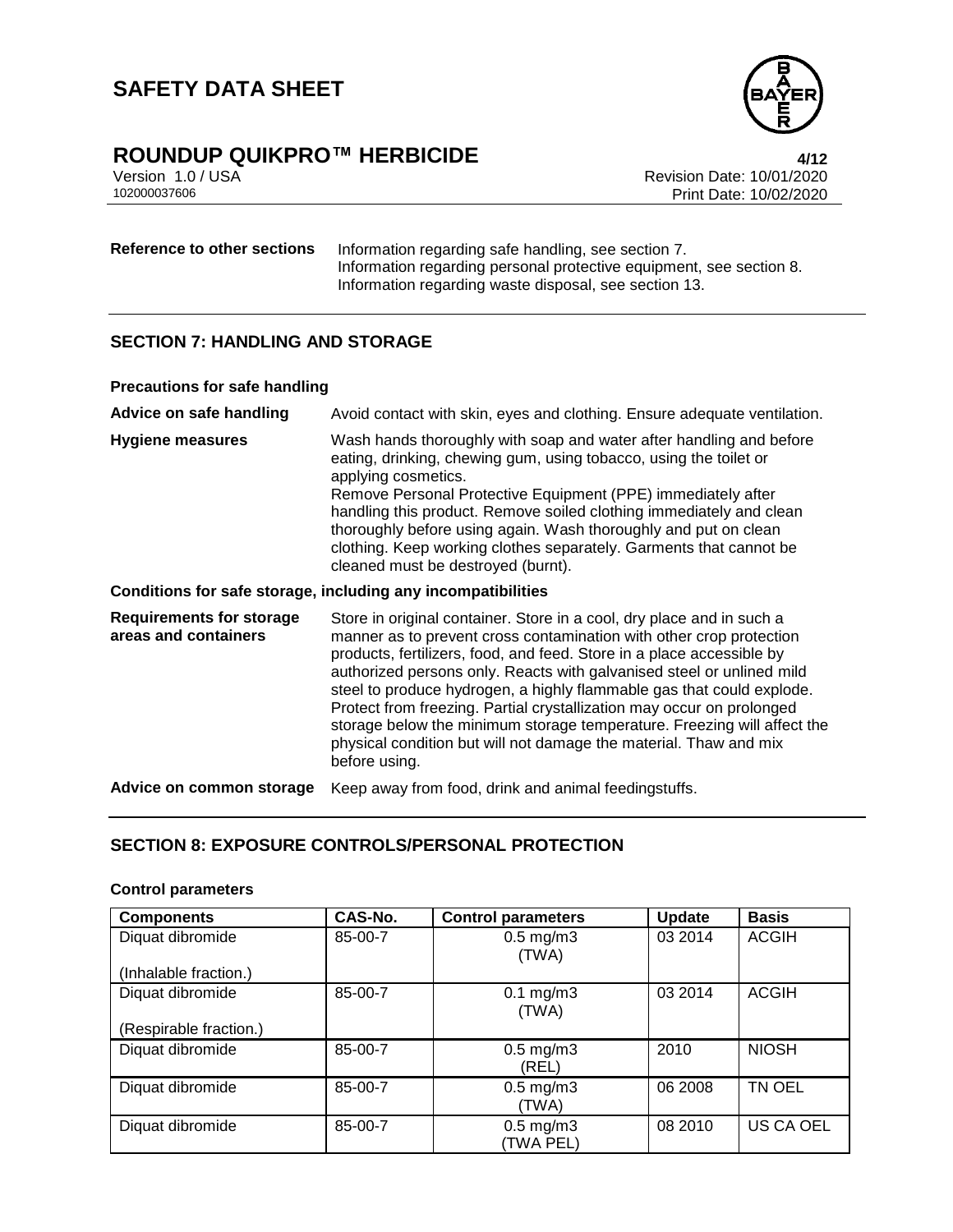

# **ROUNDUP QUIKPRO™ HERBICIDE**<br>Version 1.0 / USA **biased by Careford Bater 10/01/2020**

Version 1.0 / USA Revision Date: 10/01/2020 Print Date: 10/02/2020

| otal dust. |  |  |
|------------|--|--|

### **Exposure controls**

# **Personal protective equipment**

In normal use and handling conditions please refer to the label and/or leaflet. In all other cases the following recommendations would apply.

| <b>Respiratory protection</b>      | When respirators are required, select NIOSH approved equipment<br>based on actual or potential airborne concentrations and in<br>accordance with the appropriate regulatory standards and/or industry<br>recommendations.                                                                                                                                                                                                                                                                                                                                                                                                                   |
|------------------------------------|---------------------------------------------------------------------------------------------------------------------------------------------------------------------------------------------------------------------------------------------------------------------------------------------------------------------------------------------------------------------------------------------------------------------------------------------------------------------------------------------------------------------------------------------------------------------------------------------------------------------------------------------|
| <b>Hand protection</b>             | Please observe the instructions regarding permeability and<br>breakthrough time which are provided by the supplier of the gloves.<br>Also take into consideration the specific local conditions under which<br>the product is used, such as the danger of cuts, abrasion, and the<br>contact time.<br>Chemical-resistant gloves (barrier laminate, butyl rubber, nitrile<br>rubber or Viton)<br>Wash gloves when contaminated. Dispose of when contaminated<br>inside, when perforated or when contamination on the outside cannot<br>be removed. Wash hands frequently and always before eating,<br>drinking, smoking or using the toilet. |
| Eye protection                     | Use tightly sealed goggles and face protection.                                                                                                                                                                                                                                                                                                                                                                                                                                                                                                                                                                                             |
| Skin and body protection           | Wear long-sleeved shirt and long pants and shoes plus socks.                                                                                                                                                                                                                                                                                                                                                                                                                                                                                                                                                                                |
| <b>General protective measures</b> | Follow manufacturer's instructions for cleaning/maintaining PPE. If<br>no such instructions for washables, use detergent and warm/tepid<br>water.<br>Keep and wash PPE separately from other laundry.                                                                                                                                                                                                                                                                                                                                                                                                                                       |

# **SECTION 9. PHYSICAL AND CHEMICAL PROPERTIES**

### **Information on basic physical and chemical properties**

| Form                       | small rod             |
|----------------------------|-----------------------|
| Colour                     | light yellow to brown |
| Odour                      | slight                |
| <b>Odour Threshold</b>     | No data available     |
| рH                         | $3.7(10 \text{ g/l})$ |
| <b>Melting point/range</b> | No data available     |
| <b>Boiling Point</b>       |                       |
|                            | No data available     |
| <b>Flash point</b>         | Not applicable        |
| <b>Flammability</b>        | No data available     |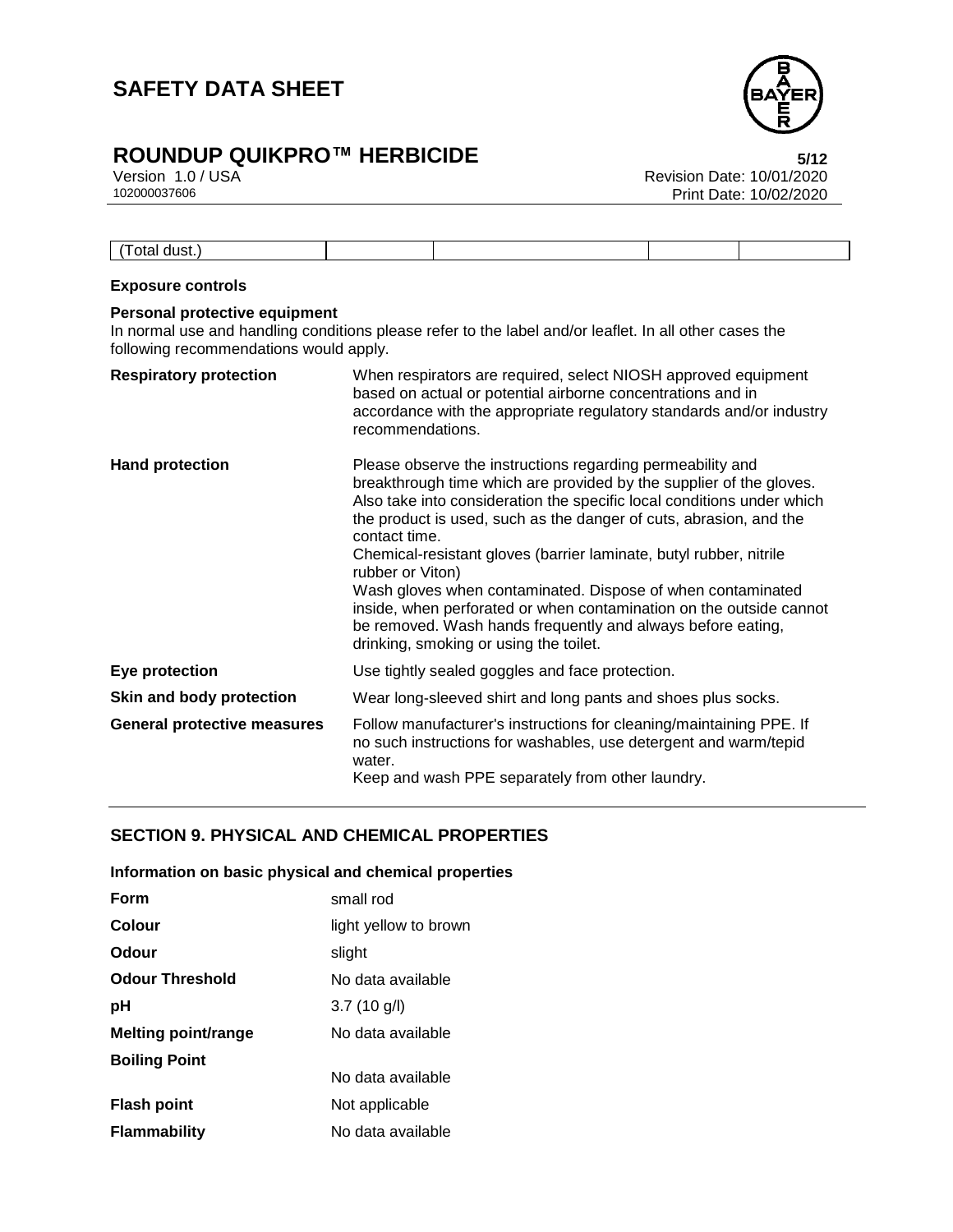

# **ROUNDUP QUIKPRO™ HERBICIDE**<br>Version 1.0 / USA **biaser 10/01/2020**

Version 1.0 / USA Revision Date: 10/01/2020<br>102000037606 Print Date: 10/02/2020 Print Date: 10/02/2020

| <b>Auto-ignition temperature</b>                         | No data available                                            |
|----------------------------------------------------------|--------------------------------------------------------------|
| <b>Minimum ignition energy</b>                           | Not applicable                                               |
| Self-accelarating<br>decomposition temperature<br>(SADT) | No data available                                            |
| <b>Upper explosion limit</b>                             | Not applicable                                               |
| <b>Lower explosion limit</b>                             | Not applicable                                               |
| Vapour pressure                                          | No data available                                            |
| <b>Evaporation rate</b>                                  | No data available                                            |
| <b>Relative vapour density</b>                           | No data available                                            |
| <b>Relative density</b>                                  | No data available                                            |
| <b>Density</b>                                           | No data available                                            |
| <b>Bulk density</b>                                      | 0.68 g/ml (bulk density tapped)                              |
| <b>Water solubility</b>                                  | soluble                                                      |
| <b>Partition coefficient: n-</b><br>octanol/water        | Glyphosate: log Pow: -2.9                                    |
|                                                          | Diquat dibromide: log Pow: -4.6                              |
| Viscosity, dynamic                                       | No data available                                            |
| <b>Viscosity, kinematic</b>                              | No data available                                            |
| <b>Oxidizing properties</b>                              | No oxidizing properties                                      |
| <b>Explosivity</b>                                       | Not explosive                                                |
| <b>Other information</b>                                 | Further safety related physical-chemical data are not known. |

# **SECTION 10: STABILITY AND REACTIVITY**

| <b>Reactivity</b>                            |                                                                                                                       |
|----------------------------------------------|-----------------------------------------------------------------------------------------------------------------------|
| <b>Thermal decomposition</b>                 | Stable under normal conditions.                                                                                       |
| <b>Chemical stability</b>                    | Stable under recommended storage conditions.                                                                          |
| <b>Possibility of hazardous</b><br>reactions | Reacts with galvanised steel or unlined mild steel to produce hydrogen,<br>a highly flammable gas that could explode. |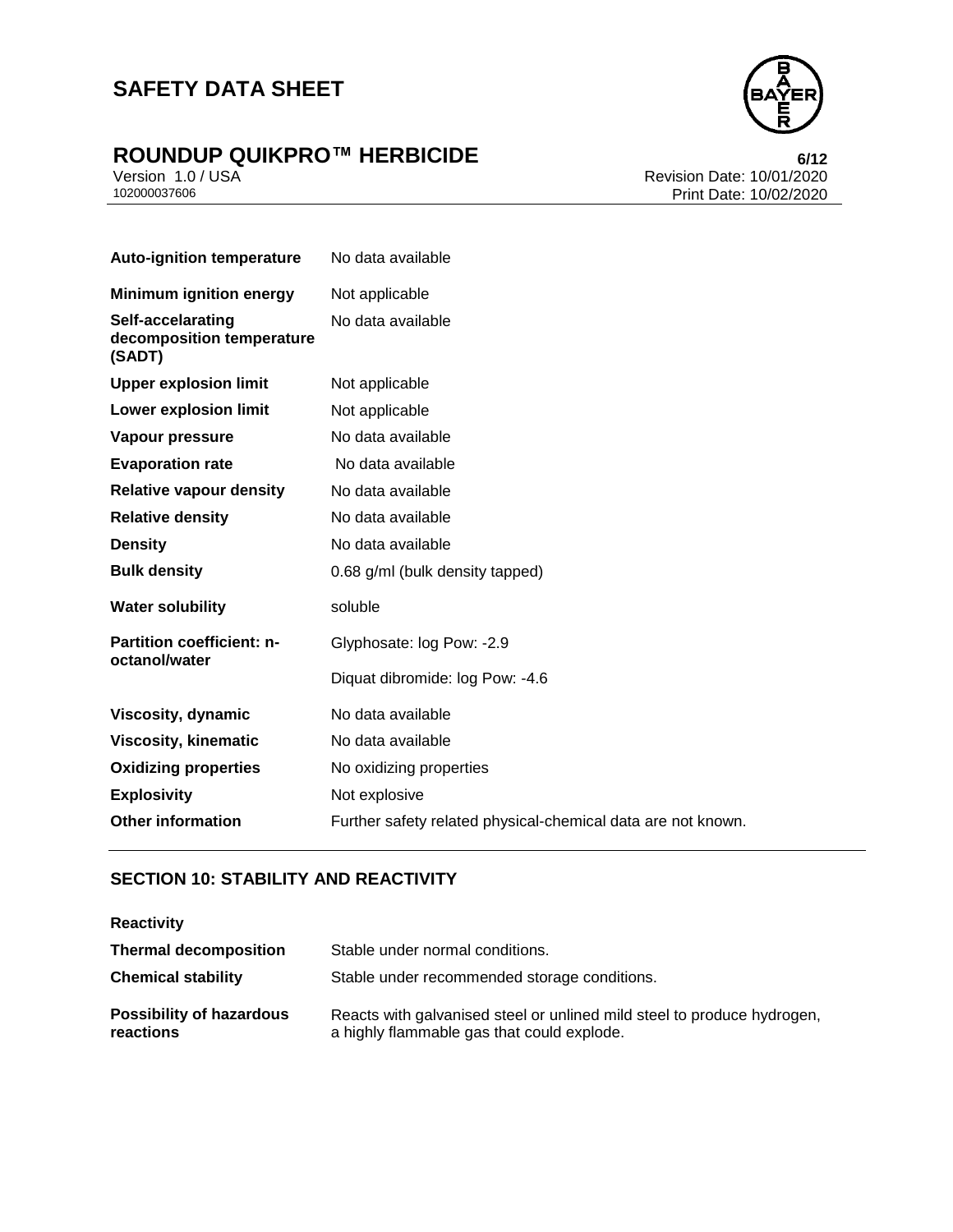# **ROUNDUP QUIKPRO™ HERBICIDE**<br>Version 1.0 / USA *T***/12**<br>Revision Date: 10/01/2020

Version 1.0 / USA Revision Date: 10/01/2020<br>102000037606 Print Date: 10/02/2020 Print Date: 10/02/2020

| <b>Conditions to avoid</b>                 | Extremes of temperature and direct sunlight.                       |
|--------------------------------------------|--------------------------------------------------------------------|
| Incompatible materials                     | Galvanised steel, Unlined mild steel                               |
| <b>Hazardous decomposition</b><br>products | No decomposition products expected under normal conditions of use. |

# **SECTION 11: TOXICOLOGICAL INFORMATION**

| <b>Exposure routes</b>                      | Skin contact, Eye contact, Inhalation                                                                                              |  |
|---------------------------------------------|------------------------------------------------------------------------------------------------------------------------------------|--|
| <b>Immediate Effects</b><br>Eye             | May cause mild irritation to eyes.                                                                                                 |  |
| <b>Skin</b>                                 | Not expected to produce significant adverse effects when<br>recommended use instructions are followed.                             |  |
| Ingestion                                   | Harmful if swallowed.                                                                                                              |  |
| <b>Inhalation</b>                           | Harmful if inhaled.                                                                                                                |  |
| Information on toxicological effects        |                                                                                                                                    |  |
| <b>Acute oral toxicity</b>                  | LD50 (Rat) 4,443 mg/kg                                                                                                             |  |
| <b>Acute inhalation toxicity</b>            | $LC50$ (Rat) $> 0.99$ mg/l<br>Exposure time: 4 h<br>Determined in the form of liquid aerosol.<br>Highest attainable concentration. |  |
| <b>Acute dermal toxicity</b>                | LD50 (Rat) $> 5,000$ mg/kg                                                                                                         |  |
| <b>Skin corrosion/irritation</b>            | Slight irritant effect - does not require labelling. (Rabbit)                                                                      |  |
| Serious eye damage/eye<br>irritation        | Moderate eye irritation. (Rabbit)                                                                                                  |  |
| <b>Respiratory or skin</b><br>sensitisation | Skin: Non-sensitizing. (Guinea pig)<br>OECD Test Guideline 406, Buehler test                                                       |  |

# **Assessment STOT Specific target organ toxicity – single exposure**

Glyphosate: Based on available data, the classification criteria are not met. Diquat dibromide: May cause respiratory irritation.

#### **Assessment STOT Specific target organ toxicity – repeated exposure**

Glyphosate did not cause specific target organ toxicity in experimental animal studies. Diquat dibromide caused specific target organ toxicity in experimental animal studies in the following organ(s): Eyes, Kidney. Diquat dibromide caused Cataract in animal studies.

### **Assessment mutagenicity**

Glyphosate was not mutagenic or genotoxic in a battery of in vitro and in vivo tests. Diquat dibromide was not mutagenic or genotoxic in a battery of in vitro and in vivo tests.

#### **Assessment carcinogenicity**

Glyphosate was not carcinogenic in lifetime feeding studies in rats and mice.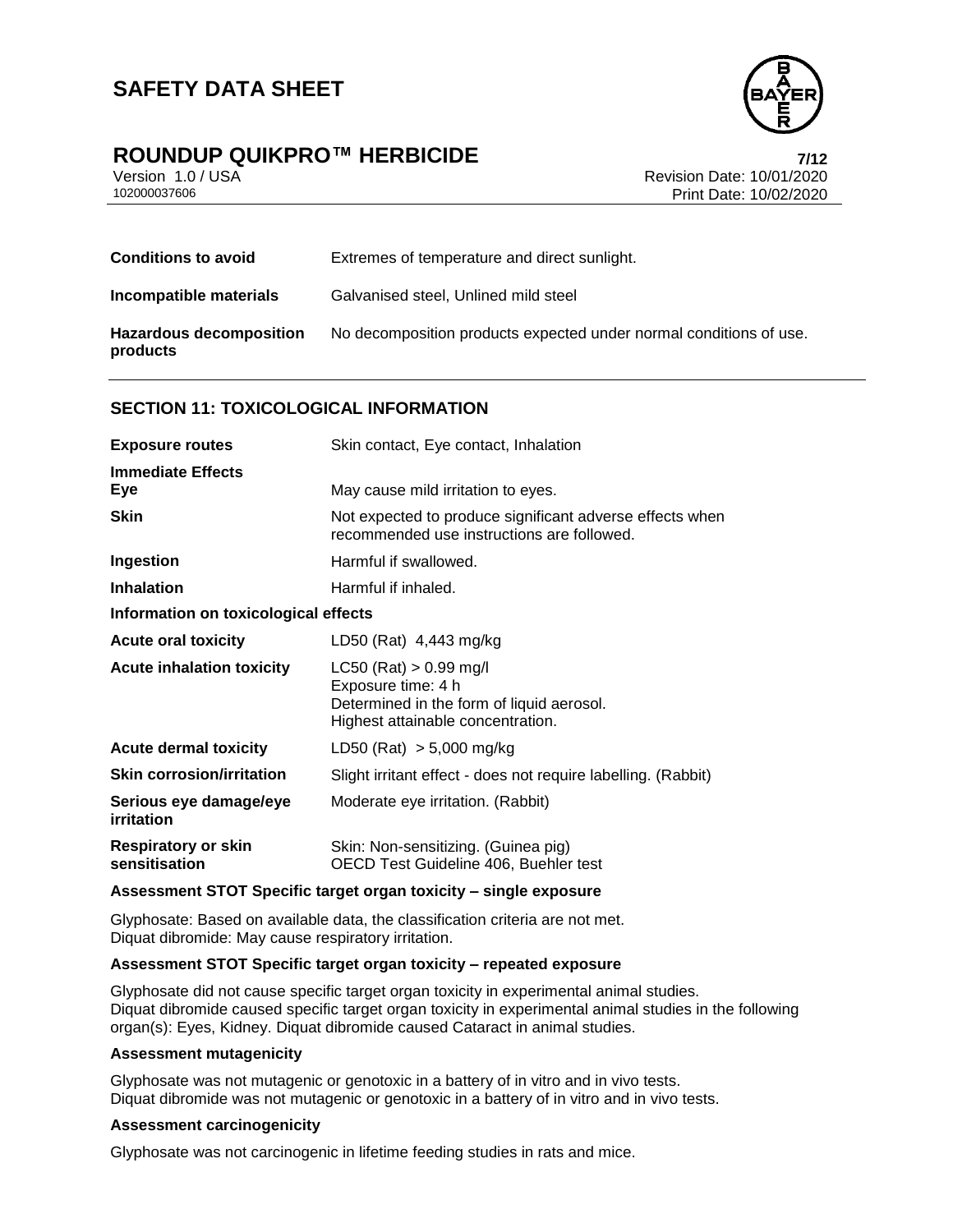

# **ROUNDUP QUIKPRO™ HERBICIDE**<br>Version 1.0 / USA *New Side* Revision Date: 10/01/2020

Version 1.0 / USA Revision Date: 10/01/2020 Print Date: 10/02/2020

Important comment to IARC Listing:, Our expert opinion is that classification as a carcinogen is not warranted.

Diquat dibromide was not carcinogenic in lifetime feeding studies in rats and mice.

| <b>ACGIH</b>                |             |                        |
|-----------------------------|-------------|------------------------|
| Diquat dibromide            | 85-00-7     | Group A4               |
| <b>NTP</b>                  |             |                        |
| None.                       |             |                        |
| <b>IARC</b>                 |             |                        |
| Ammonium salt of glyphosate | 114370-14-8 | Overall evaluation: 2A |
| <b>OSHA</b>                 |             |                        |
| None.                       |             |                        |

# **Assessment toxicity to reproduction**

Glyphosate did not cause reproductive toxicity in a two-generation study in rats. Diquat dibromide did not cause reproductive toxicity in a two-generation study in rats.

### **Assessment developmental toxicity**

Glyphosate did not cause developmental toxicity in rats and rabbits. Diquat dibromide caused developmental toxicity only at dose levels toxic to the dams. The developmental effects seen with Diquat dibromide are related to maternal toxicity.

# **SECTION 12: ECOLOGICAL INFORMATION**

| <b>Toxicity to fish</b>                     | LC50 (Oncorhynchus mykiss (rainbow trout)) 5.4 mg/l<br>static test; Exposure time: 96 h<br>Test conducted with a similar formulation.                                        |
|---------------------------------------------|------------------------------------------------------------------------------------------------------------------------------------------------------------------------------|
|                                             | LC50 (Lepomis macrochirus (Bluegill sunfish)) 12.1 - 21.5 mg/l<br>static test; Exposure time: 72 h<br>The value mentioned relates to the active ingredient diquat dibromide. |
|                                             | LC50 (Oncorhynchus mykiss (rainbow trout)) 14.8 mg/l<br>static test; Exposure time: 96 h<br>The value mentioned relates to the active ingredient diquat dibromide.           |
| <b>Chronic toxicity to fish</b>             | Oncorhynchus mykiss (rainbow trout)<br>flow-through test<br>$NOEC: >= 9.63$ mg/l<br>The value mentioned relates to the active ingredient glyphosate.                         |
| <b>Toxicity to aquatic</b><br>invertebrates | EC50 (Daphnia magna (Water flea)) 11 mg/l static test; Exposure time:<br>48 h<br>Test conducted with a similar formulation.                                                  |
|                                             | EC50 (Daphnia magna (Water flea)) 0.77 - 1.19 mg/l static test;<br>Exposure time: 48 h                                                                                       |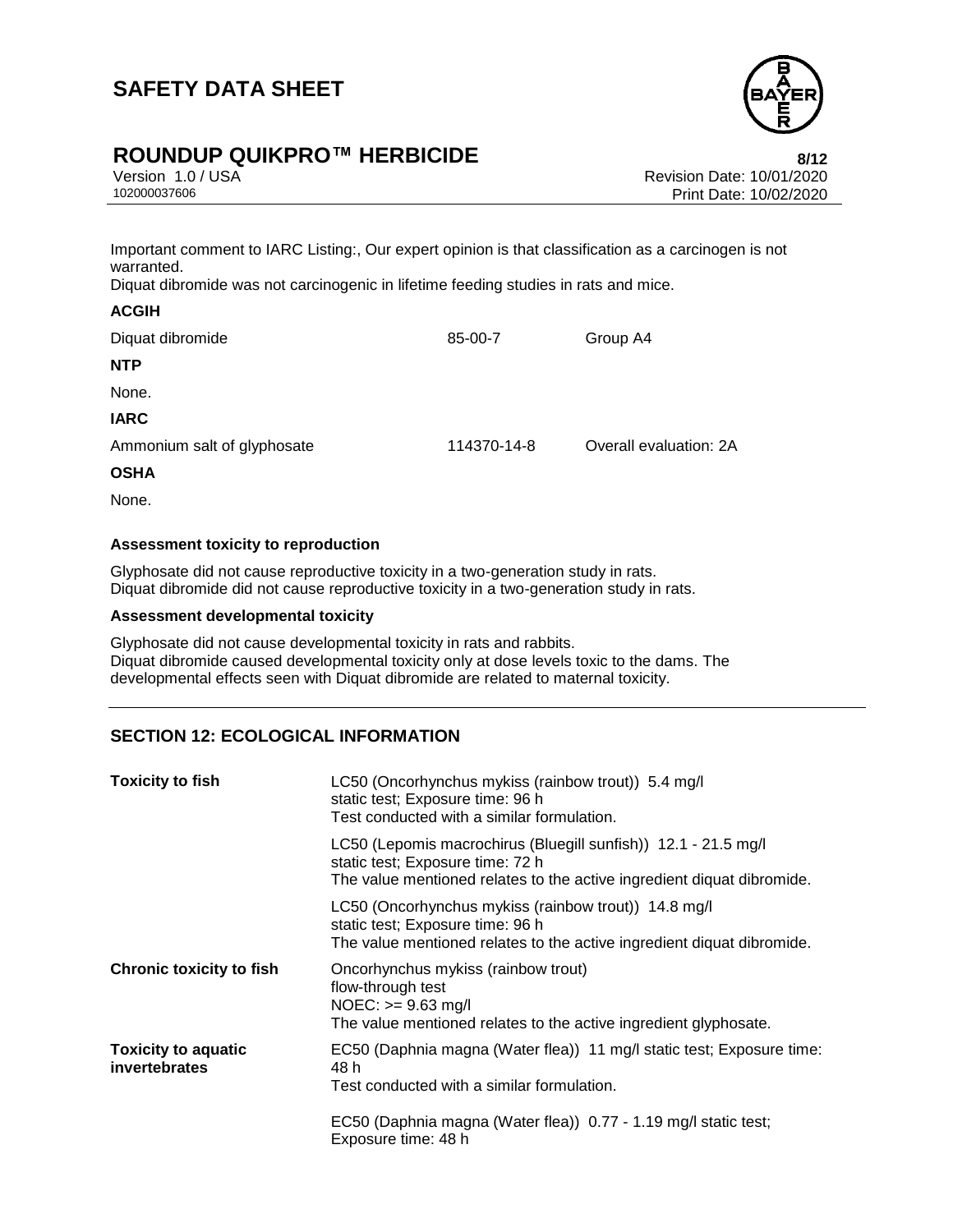# **ROUNDUP QUIKPRO™ HERBICIDE**<br>Version 1.0 / USA *Mericion* 1.0 / USA



Version 1.0 / USA Revision Date: 10/01/2020<br>102000037606 Print Date: 10/02/2020 Print Date: 10/02/2020

|                                                     | The value mentioned relates to the active ingredient diquat dibromide.                                                                                                                                                                                                                                                                                                                               |
|-----------------------------------------------------|------------------------------------------------------------------------------------------------------------------------------------------------------------------------------------------------------------------------------------------------------------------------------------------------------------------------------------------------------------------------------------------------------|
| <b>Chronic toxicity to aquatic</b><br>invertebrates | EC50 (Daphnia magna (Water flea)): 12.5 mg/l<br>Exposure time: 21 d                                                                                                                                                                                                                                                                                                                                  |
|                                                     | The value mentioned relates to the active ingredient glyphosate.                                                                                                                                                                                                                                                                                                                                     |
| <b>Toxicity to aquatic plants</b>                   | EbC50 (Raphidocelis subcapitata (freshwater green alga)) 72.9 mg/l<br>static test; Exposure time: 72 h<br>The value mentioned relates to the active ingredient glyphosate.                                                                                                                                                                                                                           |
|                                                     | NOEC (Raphidocelis subcapitata (freshwater green alga)) 26.4 mg/l<br>static test; Exposure time: 72 h<br>The value mentioned relates to the active ingredient glyphosate.                                                                                                                                                                                                                            |
|                                                     | EC50 (Raphidocelis subcapitata (freshwater green alga)) 0.0094 mg/l<br>static test; Exposure time: 96 h<br>The value mentioned relates to the active ingredient diquat dibromide.                                                                                                                                                                                                                    |
| <b>Biodegradability</b>                             | Glyphosate:<br>Not rapidly biodegradable<br>Diquat dibromide:<br>Not rapidly biodegradable                                                                                                                                                                                                                                                                                                           |
| Koc                                                 | Diquat dibromide: Koc: 2184750                                                                                                                                                                                                                                                                                                                                                                       |
| <b>Bioaccumulation</b>                              | Glyphosate: Bioconcentration factor (BCF) < 1<br>Does not bioaccumulate.<br>Diquat dibromide: Bioconcentration factor (BCF) 1<br>Does not bioaccumulate.                                                                                                                                                                                                                                             |
| <b>Mobility in soil</b>                             | Glyphosate: Slightly mobile in soils<br>Diquat dibromide: Immobile in soil                                                                                                                                                                                                                                                                                                                           |
| <b>Results of PBT and vPvB assessment</b>           |                                                                                                                                                                                                                                                                                                                                                                                                      |
| <b>PBT and vPvB assessment</b>                      | Glyphosate: This substance is not considered to be persistent,<br>bioaccumulative and toxic (PBT). This substance is not considered to be<br>very persistent and very bioaccumulative (vPvB).<br>Diquat dibromide: This substance is not considered to be persistent,<br>bioaccumulative and toxic (PBT). This substance is not considered to be<br>very persistent and very bioaccumulative (vPvB). |
| <b>Additional ecological</b><br>information         | No further ecological information is available.                                                                                                                                                                                                                                                                                                                                                      |
| <b>Environmental precautions</b>                    | Apply this product as specified on the label.<br>Do not apply directly to water, to areas where surface water is present<br>or to intertidal areas below the mean high water mark.<br>Do not contaminate surface or ground water by cleaning equipment or<br>disposal of wastes, including equipment wash water.<br>Retain and dispose of contaminated wash water.                                   |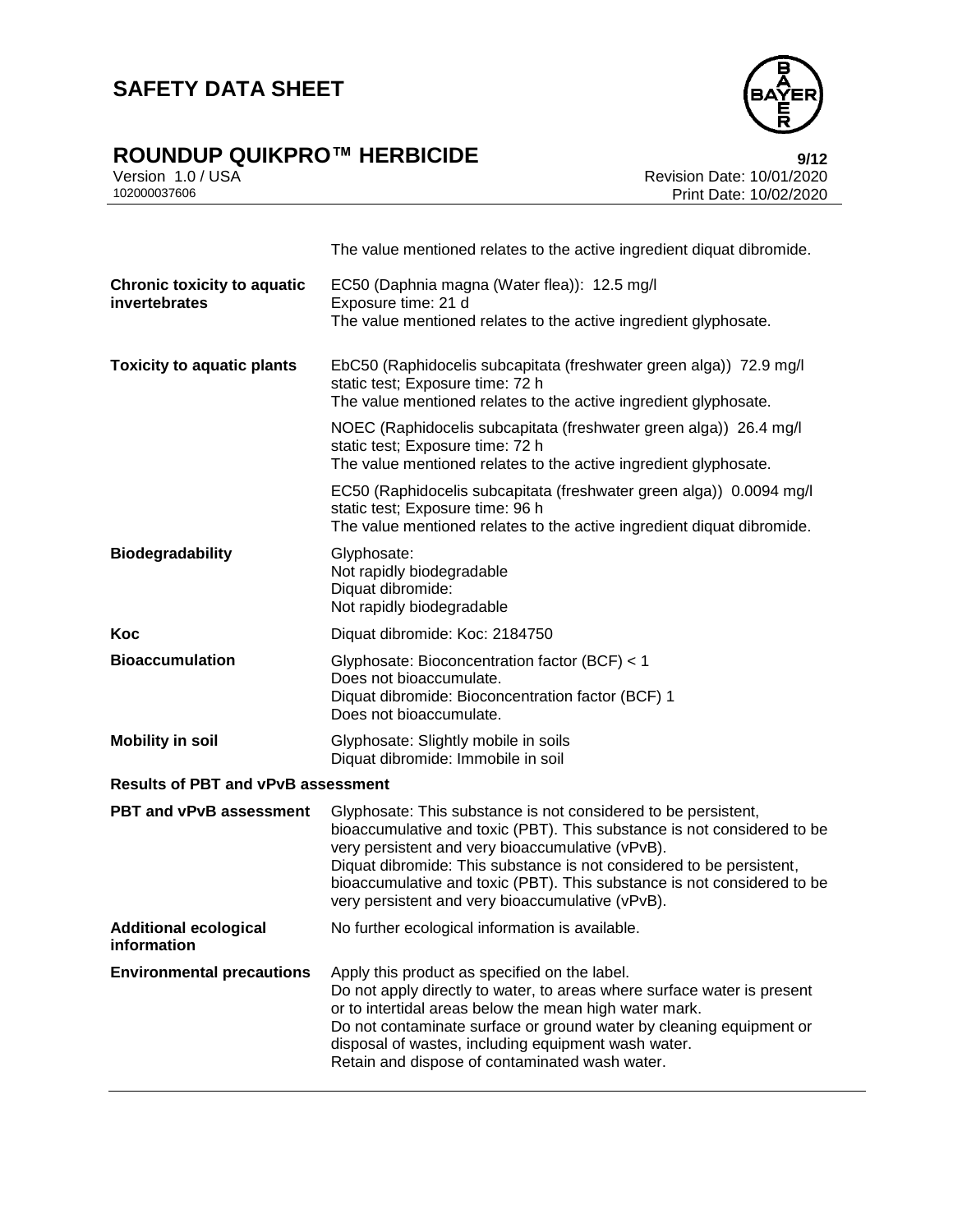



Version 1.0 / USA Revision Date: 10/01/2020 Print Date: 10/02/2020

# **SECTION 13: DISPOSAL CONSIDERATIONS**

#### **Waste treatment methods**

| <b>Product</b>                | It is best to use all of the product in accordance with label directions. If it<br>is necessary to dispose of unused product, please follow container label<br>instructions and applicable local guidelines.<br>Do not contaminate water, food, or feed by disposal.<br>Follow all local/regional/national/international regulations.                                                                    |
|-------------------------------|----------------------------------------------------------------------------------------------------------------------------------------------------------------------------------------------------------------------------------------------------------------------------------------------------------------------------------------------------------------------------------------------------------|
| <b>Contaminated packaging</b> | Follow advice on product label and/or leaflet.<br>Do not re-use empty containers.<br>Triple rinse containers.<br>Puncture container to avoid re-use.<br>Completely empty container into application equipment, then dispose of<br>empty container in a sanitary landfill, by incineration or by other<br>procedures approved by state/provincial and local authorities.<br>If burned, stay out of smoke. |
| <b>RCRA Information</b>       | Characterization and proper disposal of this material as a special or<br>hazardous waste is dependent upon Federal, State and local laws and<br>are the user's responsibility. RCRA classification may apply.                                                                                                                                                                                            |

# **SECTION 14: TRANSPORT INFORMATION**

| 49CFR                                                                                                    |                                                                                                             |
|----------------------------------------------------------------------------------------------------------|-------------------------------------------------------------------------------------------------------------|
| UN number                                                                                                | 3077                                                                                                        |
| Class                                                                                                    | 9                                                                                                           |
| Packaging group                                                                                          | Ш                                                                                                           |
| Proper shipping name                                                                                     | ENVIRONMENTALLY HAZARDOUS SUBSTANCES, SOLID,<br>N.O.S.<br>(DIQUAT DIBROMIDE)                                |
| <b>RQ</b>                                                                                                | Reportable Quantity is reached with 34,482 lb of product.                                                   |
| <b>IMDG</b><br>UN number<br>Class<br>Packaging group<br>Marine pollutant<br>Proper shipping name         | 3077<br>9<br>Ш<br><b>YES</b><br>ENVIRONMENTALLY HAZARDOUS SUBSTANCE, SOLID,<br>N.O.S.<br>(DIQUAT DIBROMIDE) |
| <b>IATA</b><br>UN number<br>Class<br>Packaging group<br>Environm. Hazardous Mark<br>Proper shipping name | 3077<br>9<br>Ш<br><b>YES</b><br>ENVIRONMENTALLY HAZARDOUS SUBSTANCE, SOLID,                                 |

N.O.S.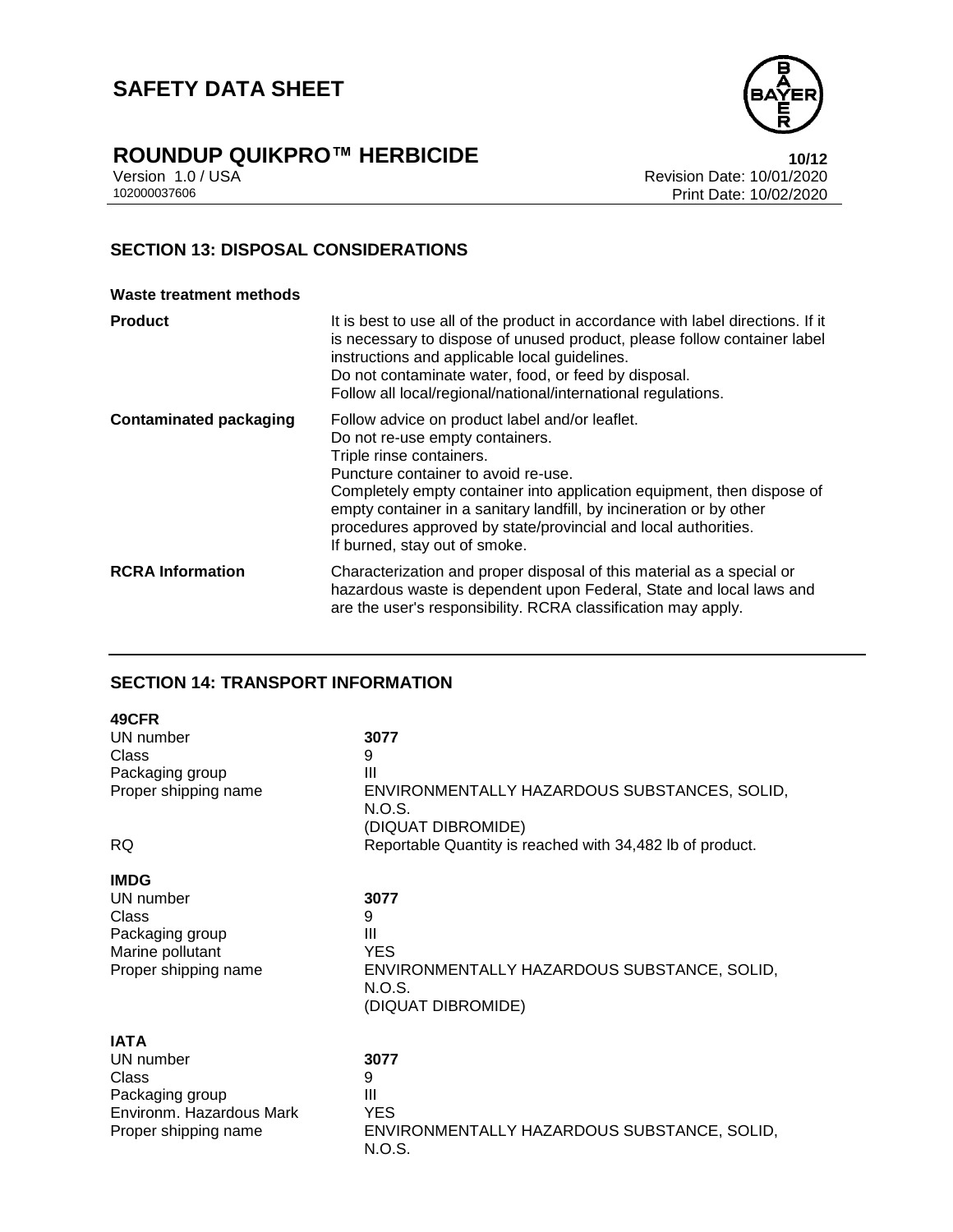

# **ROUNDUP QUIKPRO™ HERBICIDE 11/12**

Version 1.0 / USA Revision Date: 10/01/2020<br>102000037606 Print Date: 10/02/2020 Print Date: 10/02/2020

(DIQUAT DIBROMIDE )

This transportation information is not intended to convey all specific regulatory information relating to this product. It does not address regulatory variations due to package size or special transportation requirements.

Freight Classification: COMPOUNDS, TREE OR WEED KILLING, N.O.I. other than poison, HAVING A DENSITY OF 20 LBS OR GREATER PER CUBIC FOOT

# **SECTION 15: REGULATORY INFORMATION**

**EPA Registration No.** 524-535 **US Federal Regulations TSCA list** Polyether modified trisiloxane 134180-76-0 **US. Toxic Substances Control Act (TSCA) Section 12(b) Export Notification (40 CFR 707, Subpt D)** No export notification needs to be made. **SARA Title III - Section 302 - Notification and Information** Not applicable. **SARA Title III - Section 313 - Toxic Chemical Release Reporting** None.

**US States Regulatory Reporting CA Prop65** This product does not contain any substances known to the State of California to cause cancer.

This product does not contain any substances known to the State of California to cause reproductive harm.

| <b>US State Right-To-Know Ingredients</b><br>Diquat dibromide | 85-00-7 | CA, CT, IL, NJ, RI |
|---------------------------------------------------------------|---------|--------------------|
| Environmental<br><b>CERCLA</b>                                |         |                    |
| Yes                                                           |         |                    |
| Diquat dibromide                                              | 85-00-7 |                    |
| Listed                                                        |         |                    |
| Clean Water Section 307(a)(1)                                 |         |                    |
| None.                                                         |         |                    |
| Safe Drinking Water Act Maximum Contaminant Levels            |         |                    |
| Yes                                                           |         |                    |
| Diquat dibromide                                              | 85-00-7 |                    |

**EPA/FIFRA Information:**